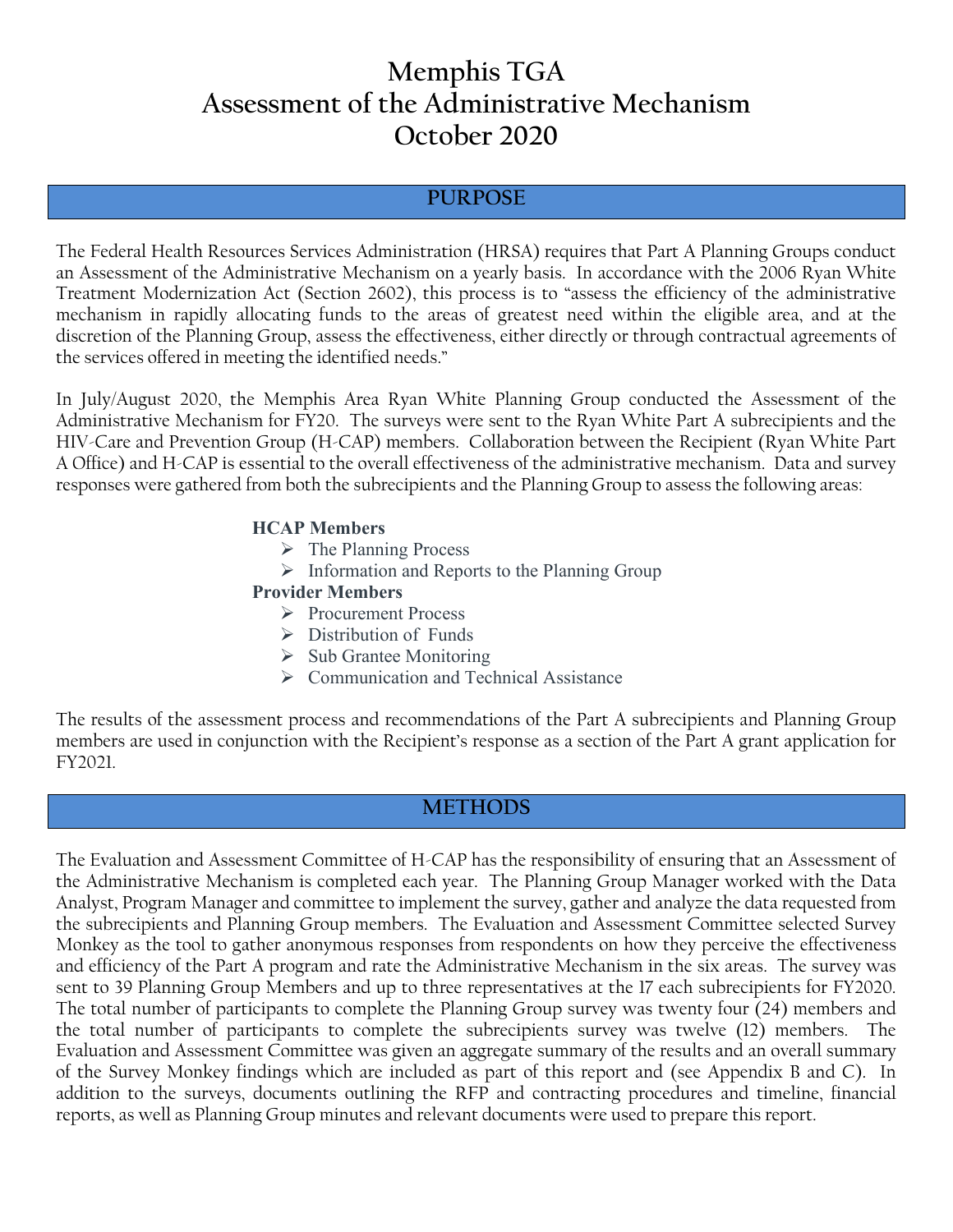## **PLANNING GROUP SURVEY RESULTS**

The Planning group survey results are summarized according to the two (2) identified focus areas of the assessment *(The Planning Process & Information and Reports)*. Data provided by the Planning Group members and general knowledge of various processes within the Part A system is all used to develop this section.

#### **Planning Process:**

| Q1: The recipient regularly assessed the needs and service gaps of People Living with HIV/AIDS |  |
|------------------------------------------------------------------------------------------------|--|
| (PLWHA) in the Transitional Grant Area (TGA)                                                   |  |

|             | Fully/Always | Partly/Usually | Slightly/rarely | Not at all/never | N/A/Don't Know |
|-------------|--------------|----------------|-----------------|------------------|----------------|
| <b>FY12</b> | 69.63%       | 28.13%         | 2.25%%          | $0.00\%$         | $0.00\%$       |
| <b>FY13</b> | 66.00%       | 26.34%         | 4.75%           | $0.00\%$         | 2.86%          |
| <b>FY14</b> | 71.20%       | 23.65%         | 0.48%           | $0.00\%$         | 3.80%          |
| FY15        | 88.20%       | 11.18%         | 0.62%           | $0.00\%$         | $0.00\%$       |
| FY16        | 66.67%       | 23.61%%        | 5.56%           | $0.00\%$         | 4.17%          |
| FY17        | 75.00%       | 18.75%         | 6.25%           | $0.00\%$         | $0.00\%$       |
| <b>FY18</b> | NR.          | <b>NR</b>      | <b>NR</b>       | <b>NR</b>        | <b>NR</b>      |
| <b>FY19</b> | <b>NR</b>    | <b>NR</b>      | <b>NR</b>       | <b>NR</b>        | <b>NR</b>      |
| <b>FY20</b> | 82.61%       | 13.04%         | $0.00\%$        | $0.00\%$         | 4.35%          |

**\*NR=Not Reported in previous reports**

*Survey results for FY18 & FY19 were not reported due to a vacancy in the Data Analyst positon.* 

Questions about the planning process were sent to 36 full and three (3) alternate members of the Planning Group. Twenty Four members completed questions relative to the Recipient and Planning Group interactions with directing and understanding services as well as community participation. Results from question one Planning Group & Grantee assess unmet need & service gaps the survey results show steady improvements with the response of "Fully/always" at 82.61%. Included in this survey there were several comments from Planning Group members which indicate a common belief that significant improvement in engagement of PLWHA in the planning process is a response to the recipient effective use of funds. Comments received when asked what the grantee did best were "funds were used the way that they should have been used", "allowed for assistance for consumers to be included" and "responding to the needs". However, response for "Not Applicable/Don't' Know" increased FY20 4.35% from FY17 0.00%. H-CAP comments when asked where office needs improvements were attributed to direct response received of "the need for more training for consumers". Based on review of Planning Group documents from the past year, the Planning Group still has some challenges in being mindful of providing training for consumers.

#### **Q2: The Needs Assessment and Planning process provided adequate opportunities for participation of the general community.**

When asked about Assessment & Planning process opportunities for the general community the Planning Group members overall response of "Fully/always" was FY20 73.91% versus FY17 87.50% down 13.59%. The members survey response of "Partly/usually" was 21.74% versus 6.25% and members responds to "Not Applicable/Don't know" was at 4.35% of which is down from 6.25% in FY17. The data results downturn in part could be a response to the absence of both Priority Setting Resource Allocation (PSRA) and Assessment of the Administrative Mechanism surveys which were not completed, in part "*due to Coronavirus Disease 2019".* This missed opportunity resulted in H-CAP group members not able to fully participate in assessment and planning process and "*leadership involvement in meetings"*.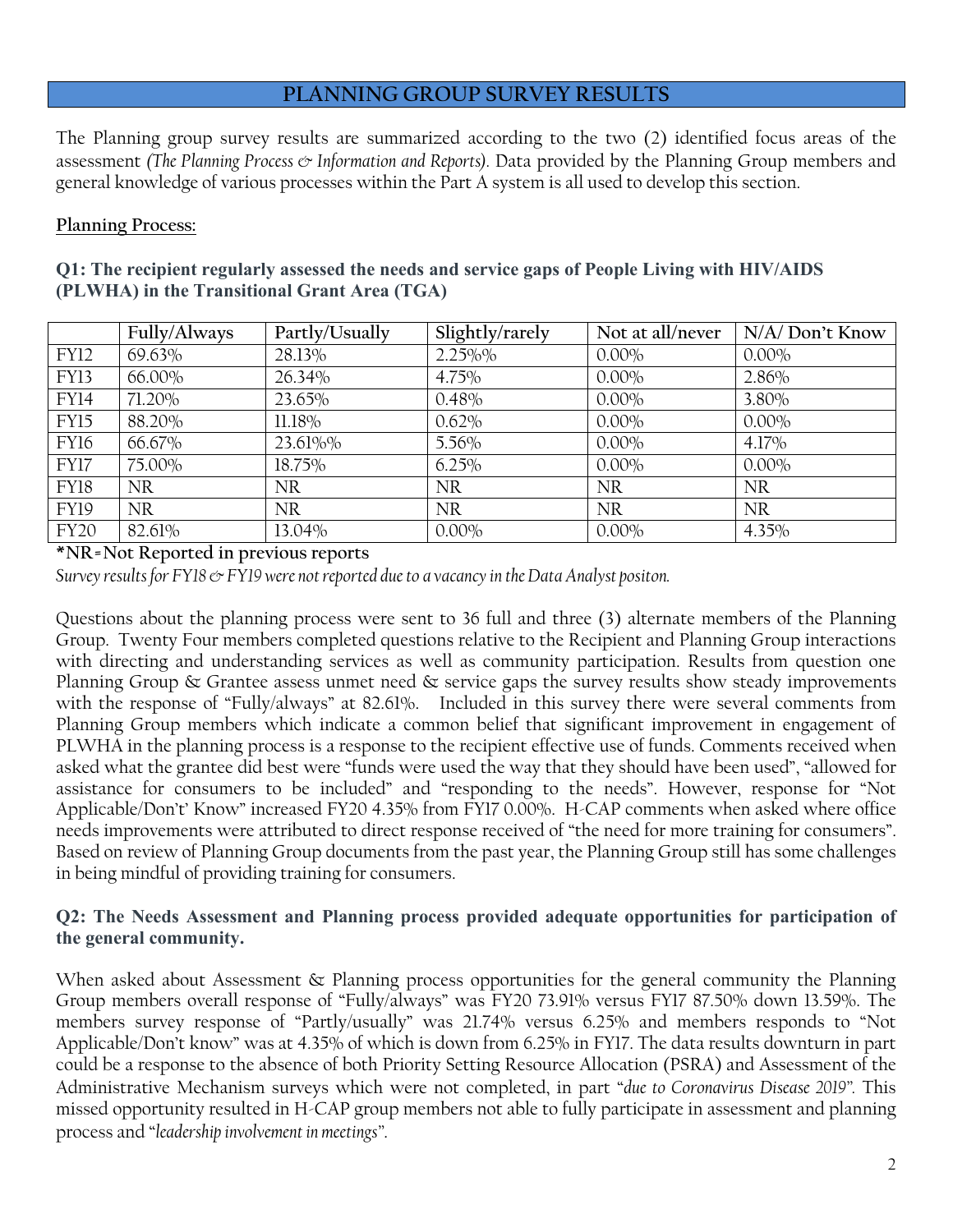### **Q3: Does the HIV-Care and Prevention Group (H-CAP) make notice of the representation of People Living With HIV/AIDS (PLWHA) during the Needs Assessment process.**

The survey posed the question regarding high level of representation of PLWHA participation during the Needs Assessment process. There are several comments from planning group members which indicate a common belief that there has been significant improvement in engagement of PLWHA in the Needs Assessment process. Response from H-CAP group survey results include grantee do best "*responding to the needs* ", "*Partnership"* "*assistance for consumers to be included*" and most importantly comments received expressing grantee "*provided representation".* The Planning Group members survey results for FY20 response are "Fully/always 69.57% and Partly/usually 21.74% when compared to FY17 the survey results were "Fully/always 87.50% and Partly/usually 6.25%.

## **Q4: To fully meet legislative requirements, the H-CAP Group provided the recipient with the following**:

The FY20 Planning Group members survey response to providing the recipient with the following results were observed in the response to meet legislative requirements 65.22% for "*clear directives to meet priorities*". The survey response to "*reallocation of funding to avoid underspending and/or carryover"* is 73.91%, "*approval of allocation to carry-over"* is 52.17% and "*development/refine standards of care"* is 52.17%. Noting several of the survey comments from planning group members where the recipient did best were *"remain receptive to HCAP committee members. No questions were too small to ask*" and *"building community*". The planning group expressed positive comments regarding the recipient such as "*"Transparency", "providing information", "Allowed Person growth", "Open door policy" and "Allocate funds".*

### **Q5: The HIV-Care and Prevention Group provided the recipient with clear directives on how to best meet the priorities of the community.**

The Planning Group members survey results for FY20 response reveals that the H-CAP members provided the recipient with clear directives on how to meet the priorities & other factors to consider in procurement "Fully/always" 60.87% and "Partly/usually" 34.78% and "Slightly/rarely" 4.35%. When compared to FY17 "Fully/always" 87.50% and "Partly/usually" 0.00%, "Slightly/rarely" 6.25% and "Not Applicable/Don't know" 6.25%. Clear directives did not show improvements in survey response FY20 versus FY17. "Fully/always" survey response are down 26.63% FY20 versus FY17.

#### **Information and Reports to the Planning Group:**

**Q6: The recipient provided the H-CAP Group with reports on service utilization and expenditures that enable it to monitor progress and to determine the need for reallocation in making informed decisions.**

|             | Fully/Always | Partly/Usually | Slightly/rarely | Not at    | $N/A$ Don't Know |
|-------------|--------------|----------------|-----------------|-----------|------------------|
|             |              |                |                 | all/never |                  |
| <b>FY12</b> | 86.40%       | $11.40\%$      | 0.70%           | $0.00\%$  | $1.40\%$         |
| <b>FY13</b> | 83.60%       | $11.92\%$      | $3.72\%$        | $0.00\%$  | 0.74%            |
| FY14        | 90.28%       | 5.98%          | $0.00\%$        | $0.00\%$  | 3.73%            |
| FY15        | 89.57%       | $9.56\%$       | $0.87\%$        | $0.00\%$  | $0.00\%$         |
| FY16        | 80.55%       | 18.05%         | $0.00\%$        | $0.00\%$  | 1.39%            |
| FY17        | 92.86%       | $0.00\%$       | 7.14%           | $0.00\%$  | $0.00\%$         |
| FY18        | NR.          | <b>NR</b>      | <b>NR</b>       | <b>NR</b> | <b>NR</b>        |
| <b>FY19</b> | NR.          | <b>NR</b>      | <b>NR</b>       | <b>NR</b> | <b>NR</b>        |
| <b>FY20</b> | 66.67%       | 23.81%         | $9.52\%$        | $0.00\%$  | $0.00\%$         |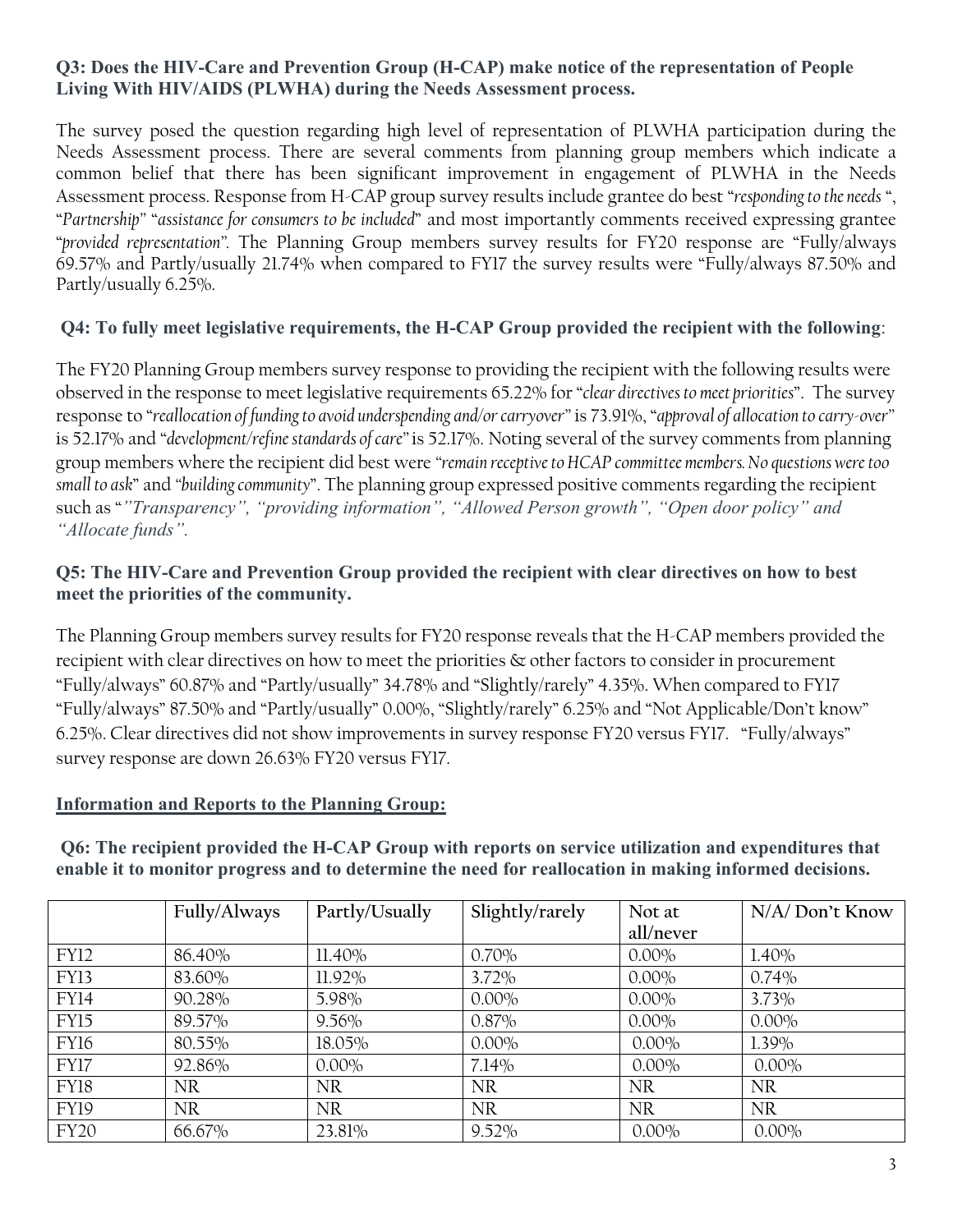## **\*NR=Not Reported in previous reports**

*Survey results for FY18 & FY19 were not reported due to a vacancy in the Data Analyst positon.* 

The survey asked the Planning Group about the recipient's responsiveness during the past year to service utilization, expenditures and other data needed in the decision-making process. The survey response from H-CAP regarding clear direction on when & how to reallocate funds to avoid carryover were down from FY17 92.86%. to FY20 66.67%. The data response is down in part due to new and administrative staff changes in the recipients' office which slowed or prevented the development, or progress of report updates to HCAP.

#### **Q7: The recipient provided H-CAP with a year-end summary of expenditures, service utilization, client or unit costs, and client demographics by service category, in a format useful for priority setting and resource allocations.**

The Planning Group members survey results FY20 response to recipient proving clear allocations and directives for use of carryover funds "Fully/always" 80.95%, "Partly/usually" 9.52%, "Slightly/rarely" 4.76% and "Not Applicable/Don't Know" 4.76%. This compared to FY17 "Fully/always 92.86% and "Not Applicable/Don't Know" 7.14%. The planning group comments show recipients office needs improvement in "*Communication regularly on expenditures".* 

### **Q8: The recipient provided other information and analyses, as needed by the Planning Group, for its planning and decision making**.

The Planning Group members survey results FY20 response "Fully/always" 66.67%, "Partly/usually" 28.57% and "Slightly/rarely" 4.76%. The survey comparison to FY17 "Fully/always" 85.71% and "Partly/usually" 14.29%. The planning group provided comments that show recipients improvement are needed in areas such as "*Training for Consumers", "Organize time for the meeting so won't last for long', and "Spending or reallocation of funds during the previous grant year".* Improvements were expressed by the planning group in survey comments such as *"bring back surveys for recipients so customer can say their views".* The planning group comments were best for the recipients in *"have caring people onboard', "Technical Support'* provided*, and Training for HCAP".* The recipient provided other information including Memphis TGA standards of Care document to the Planning Group August 18, 2020.

### **Q9: The recipient had at least one representative at H-CAP and committee meetings to support the work of the Planning Group.**

The Planning Group members survey results FY20 response was "Fully/always" 85.71% and "Partly/usually" 14.29%. These numbers compared to FY17 "Fully/always" 84.62% and "Partly/usually" 15.38%. Results show that 85.71% "fully/always" agreed the Grantee has made efforts to have at least one representative, including the Planning Group Support Staff, at the Planning Group and committee meetings. The support staff was able to answer questions, give summary data reports and financial update received within 60 days. Survey comments showed grantee has made "*improvements in presentation by leadership regularly".* The survey results also suggest that the planning group has improved with visibility of representatives from the recipient's office attending the H-CAP meetings FY20 vs FY17.

Recommendations for improvements are listed in the *Summary of Recommendation* section of the report.

## **SERVICE PROVIDER SURVEY RESULTS**

The service providers survey report is summarized according to four (4) identified focus areas of the assessment *(Procurement Process, Distribution of Funds, Sub Grantee Monitoring, and Communication and Technical*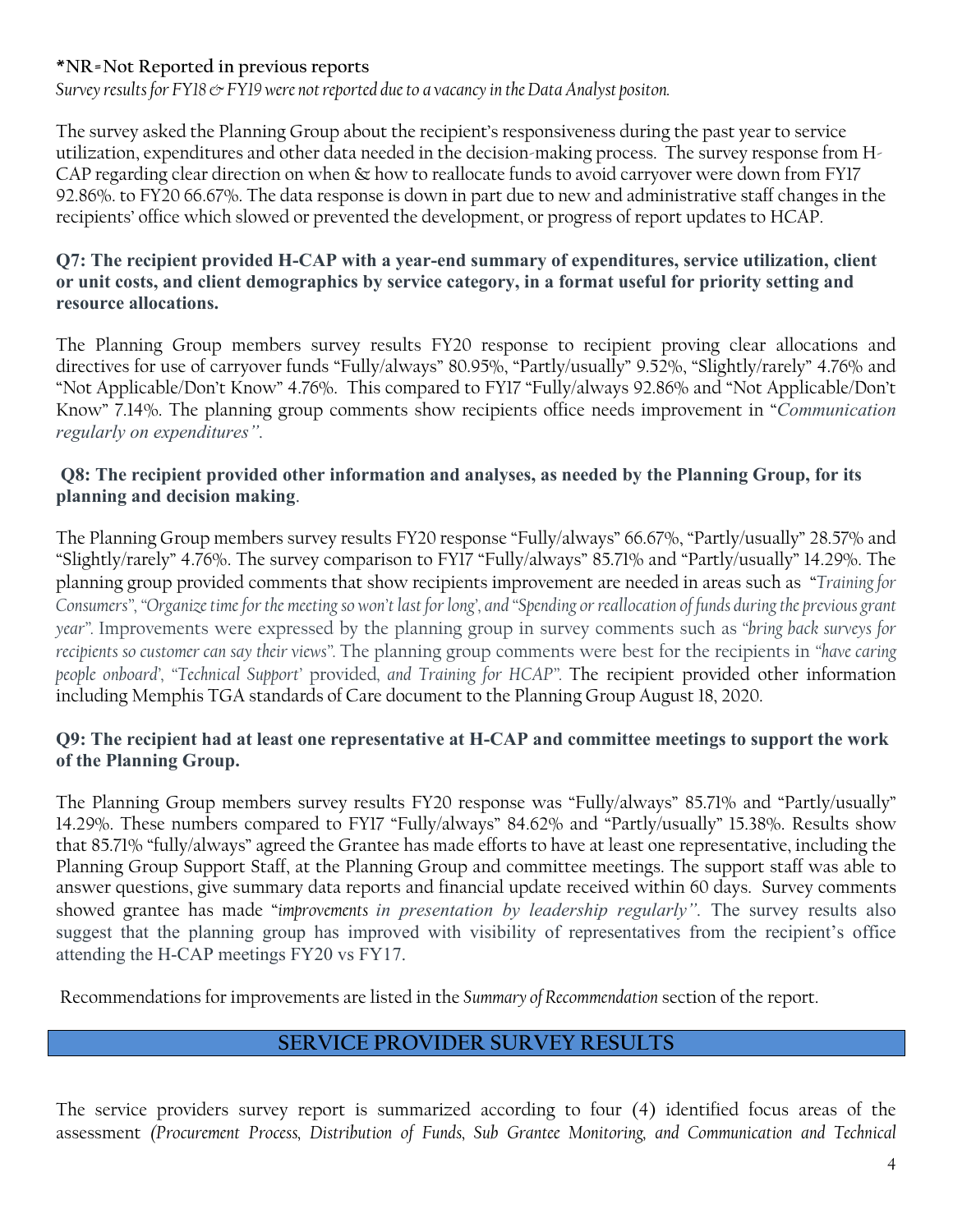*Assistance*). Data provided by the service providers survey Group members and general knowledge of various processes within the Part A system is all used to develop this section.

### **Procurement Process:**

**Q1: The recipient conducted an open and competitive request for proposal (RFP) process, with standardized procedures and requirements for all applicants, to select providers of services for which the Planning Group has allocated funds.** 

|                  | Fully/Always | Partly/Usually | Slightly/Rarely | Not At    | Not        |
|------------------|--------------|----------------|-----------------|-----------|------------|
|                  |              |                |                 | All/Never | Applicable |
|                  |              |                |                 |           | Don't Know |
| <b>FY12</b>      | 73.35%       | $10.00\%$      | $2.22\%$        | $0.00\%$  | 14.45%     |
| FY <sub>13</sub> | 73.70%       | 6.48%          | 1.75%           | $0.00\%$  | 18.07%     |
| <b>FY14</b>      | 75.00%       | $6.06\%$       | $0.00\%$        | $0.76\%$  | 18.18%     |
| <b>FY15</b>      | 69.98%       | $6.83\%$       | 1.11%           | $2.22\%$  | 20.16%     |
| <b>FY16</b>      | 66.42%       | 16.78%         | $1.96\%$        | $0.00\%$  | 14.83%     |
| <b>FY17</b>      | 81.25%       | 6.25%          | $0.00\%$        | $0.00\%$  | 12.50%     |
| <b>FY18</b>      | <b>NR</b>    | <b>NR</b>      | <b>NR</b>       | <b>NR</b> | <b>NR</b>  |
| <b>FY19</b>      | <b>NR</b>    | <b>NR</b>      | <b>NR</b>       | <b>NR</b> | <b>NR</b>  |
| <b>FY20</b>      | 58.33%       | 25.00%         | 8.33%           | $0.00\%$  | 8.33%      |

**\*NR=Not Reported in previous reports**

*Survey results for FY18 & FY19 were not reported due to a vacancy in the Data Analyst positon.* 

Questions about the service providers process were sent to 24 provider members, up to no more than three representatives at the 17 each subrecipients for FY20. Twelve members completed survey questions relative to the service providers group interactions with directing and understanding services as well as community participation. Of the 24 providers members that received the survey no more than 12 members completed questions relative to the recipient and subrecipients. The recipient conducts a competitive procurement process for distribution of funds that is open to all TGA. The service providers members survey results and response for FY20 to Q1 regarding standardized procedures and requirements for all applicants as well as open and competitive procurement process is "Fully/always 58.33% and Partly/Usually 25.00%. This compared to FY17 "Fully/always 81.25% and Partly/usually 6.25%. The request for proposal is renewal every four years (renewal of agreement) unless the service providers has a new category, in which case the updates are processed and renewal is sooner. The "Fully/Always" drop of 22.92% could include the expectant of full/complete contract each year. The renewal of agreement is a two page amendment not the full/complete contract that the service providers may have seen in the past and expected to see each year.

#### **Q2: The RFP clearly stated expectations, including Health Resources and Services Administration (HRSA) policies and procedures, standards of care that must be met, expected performance measures, and reporting requirements.**

The service providers survey results regarding standards of care and expected performance for FY20 response are "Fully/always" 66.67% and "Partly/usually" 25.00%. This compared to FY17 "Fully/always 93.75% and Partly/usually 6.25%. The service providers summary response to recipients lack of knowledge and need improvements are "*ensure that messages are consistent* " In regards to RFP's the finance group follows purchasing policies posted on Shelby County Website which are based on laws, ordinances, resolutions, or rules and regulations amended or adopted and promulgated by the Administrator of Purchasing.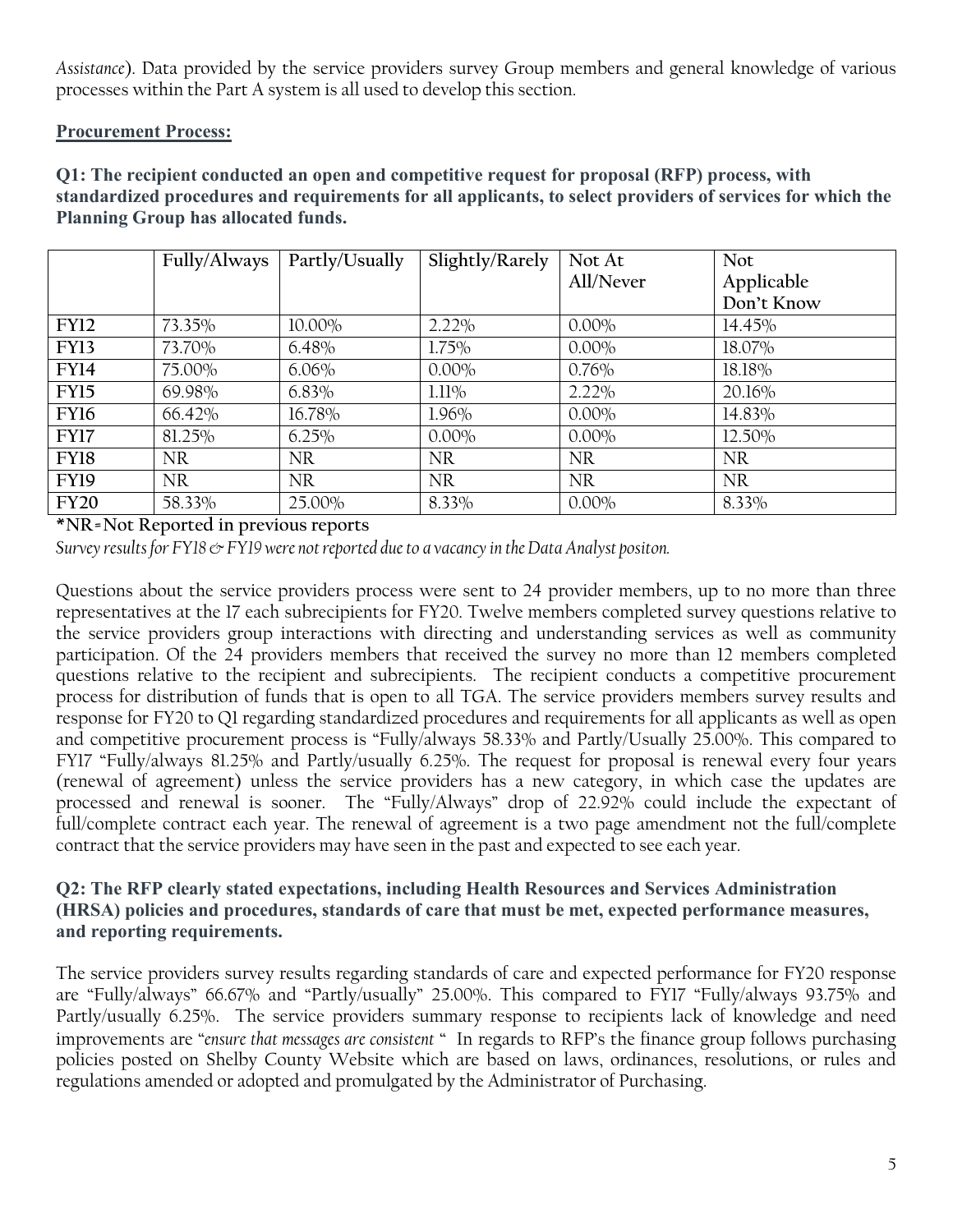#### **Q3: The recipient disseminated information about the availability of funds, targeting both current providers and potential new providers throughout the Transitional Grant Area (TGA).**

The Ryan White community and the public are informed when there is availability of funds. Grant Summary Information provided on Shelby County website. The Memphis Ryan White Program receives funds from the U.S. Department of Health and Human Services to provide for the medical and support care needs of over 2,000 low income, uninsured/underinsured individuals living with and affected by HIV/AIDS. The program is 100% grant funded and consists of Part A and Minority AIDS Initiative. The service providers members survey results FY20 response when asked about availability of funds throughout the TGA is "Fully/always 50.00% and Partly/usually 25.00% compared to FY17 "Fully/always 93.75% and Partly/usually 0.00%.

#### **Q4: The recipient considered opportunities to identify new service providers and enhance capabilities of their capacity to participate in the RFP process.**

When the service providers were asked about opportunities to identify new providers and enhance capacity for RFP process survey results FY20 response "Fully/always" 50.00% and "Partly/usually" 16.67%, "Slightly/rarely" 8.33% and "Not Applicable/Don't Know" 25.00%. This compared to FY17 "Fully/always 75.00% and Partly/usually 12.50% and "Not Applicable/Don't Know" 12.50%. The summary response from service providers survey members noted that the recipient were best at "*Do Best Effective Communications*".

#### **Q5: Selection criteria provided reasonable consideration to new sub-recipients (providers).**

The service providers survey results when asked about reasonable consideration to new sub-recipients FY20 response "Fully/always" 33.33%, Partly/usually" 33.33% and "Not Applicable/Don't Know" 33.33%. This compared to FY17 "Fully/always" 60.00% and "Partly/usually" 20.00% and "Not Applicable/Don't Know" 20.00%. The summary response from service providers survey members noted that the recipient were best at "*Provide guidance and support for financial instructions*" and "*Assisting with questions and concerns*"

## **Q6: The recipient provided written feedback on request to each bidder, regarding its application**

There is no evidence based on records that respondents to the RFP are given written feedback related to the quality of proposals other than whether or not they were selected. The service providers survey members survey results FY20 response "Fully/always" 50.00%, "Partly/usually" 16.67% and compared to FY17 "Fully/always 50.00% and Partly/usually 25.00% "Not Applicable/Don't Know" 33.33%.

#### **Distribution of Funds**

**Q7: The recipient ensured that contracts for services provide a clear definition for each funded service category.** 

|             | Fully/Always | Partly/Usually | Slightly/Rarely | Not At    | <b>Not</b> |
|-------------|--------------|----------------|-----------------|-----------|------------|
|             |              |                |                 | All/Never | Applicable |
|             |              |                |                 |           | Don't Know |
| <b>FY12</b> | 69.34%       | 26.66%         | $1.34\%$        | $0.00\%$  | $2.66\%$   |
| <b>FY13</b> | 71.00%       | 25.00%         | $0.00\%$        | $0.00\%$  | $4.00\%$   |
| <b>FY14</b> | 84.00%       | 12.00%         | $0.00\%$        | $0.00\%$  | $4.00\%$   |
| <b>FY15</b> | 77.90%       | 13.91%         | $4.00\%$        | $0.00\%$  | 4.19%      |
| <b>FY16</b> | 80.00%       | 17.65%         | $0.00\%$        | $0.00\%$  | 2.35%      |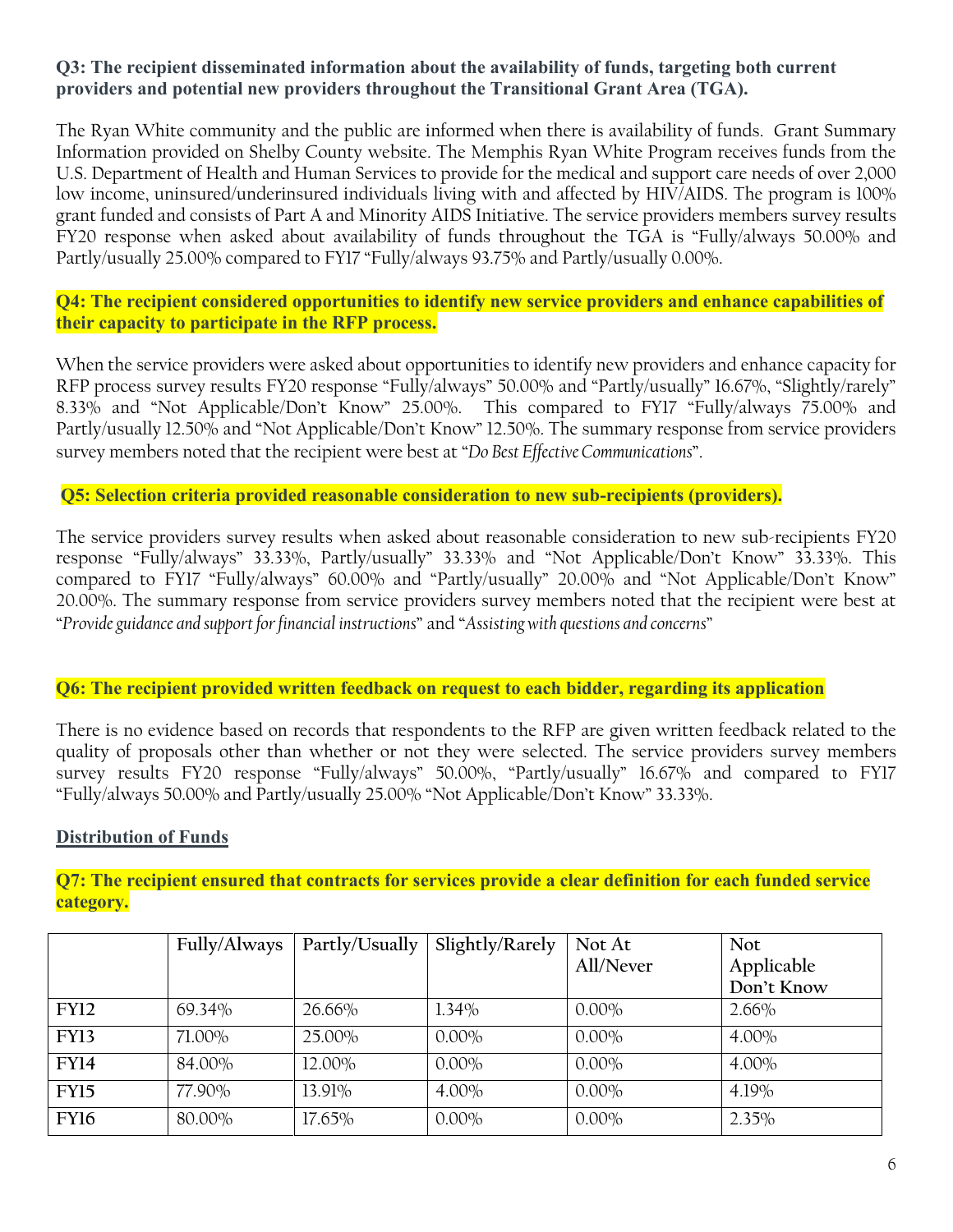| <b>FY17</b> | 93.33%    | $6.67\%$  | $0.00\%$  | $0.00\%$  | $0.00\%$ |
|-------------|-----------|-----------|-----------|-----------|----------|
| FY18        | <b>NR</b> | <b>NR</b> | <b>NR</b> | <b>NR</b> | NR       |
| <b>FY19</b> | <b>NR</b> | <b>NR</b> | <b>NR</b> | <b>NR</b> | NR       |
| <b>FY20</b> | 77.78%    | 11.11%    | $0.00\%$  | $0.00\%$  | 11.11%   |

**\*NR=Not Reported in previous reports**

*Survey results for FY18 & FY19 were not reported due to a vacancy in the Data Analyst positon.* 

The service providers members survey results FY20 response to clear definition for each funded service category "Fully/always" 77.78% and "Partly/usually" 11.11% and "Not Applicable/Don't Know" 11.11%. This compared to FY17 "Fully/always" 93.33% and "Partly/usually" 6.67%.

**Q8: Service contracts between the recipient's office and sub- recipient (provider agencies) were signed and initiated prior to the beginning of a new service period and/or within a reasonable grace period for continuing services from one program year to the next.**

The service providers members survey results FY20 response "Fully/always" 77.78% and "Partly/usually" 11.11% and "Not Applicable/Don't Know" 11.11%. This compared to FY17 "Fully/always" 78.57% and "Partly/usually" 14.29% and "Not Applicable/Don't Know" 7.14%.

#### **Q9: Payments to sub-recipients (providers) were made within 30 days of submission of complete and accurate invoices.**

Payment to subrecipients was lagging 6-7 months FY19 due to Ryan White Program had not processed contracts, therefore Shelby County Health Department was put on hold for submissions of invoices. Processing of invoices in FY20 is now submitted within 30 days of receiving invoices that are complete and accurate. When asked if payments are made to subrecipients within 30 days the service providers members survey results for FY20 response is "Fully/always" 55.56% and "Partly/usually" 33.33% and "Not Applicable/Don't Know" 11.11%. This compared to FY17 "Fully/always" 60.00% and 'Partly/usually" 26.67% and "Not Applicable/Don't Know" 13.33%.

## **Q10: Invoices were processed in the recipient's office within 2 weeks after submission**.

Results from previous survey shows steady improvement for Grantee processes invoices within 2 weeks of submission. The service providers members survey results FY20 response when asked if invoices are processed within 2 weeks is "Fully/always 55.56% and "Partly/usually" 11.11% compared to FY17 "Fully/always" 50.00% and "Partly/usually" 28.57%. The finance department has a 5 business day turnaround time and invoices are processed complete within 2 weeks.When asked specifically about the recipient's ability to process invoices within two weeks of submission, 55.56% of subrecipients stated this was "fully/always" done, there has been an increase from FY17.

#### **Q11: The recipient fund (allocation and reallocation) distribution system was adaptable in order to respond to the needs of the community-based HIV/AIDS service providers.**

When asked if Grantee modified existing systems to respond to needs of service providers the members survey results FY20 response "Fully/always" 66.67% and "Partly/usually" 11.11%, "Slightly/rarely" 11.11% and "Not Applicable/Don't Know" 11.11%. This compared to FY17 "Fully/always" 78.57% and "Partly/usually" 21.43% . The recipient funds are reviewed for spending patterns throughout the year. Additional fund are allocated 3-4 times per year based on spending pattern. The rapid reallocation is processed after December 1 and prior to the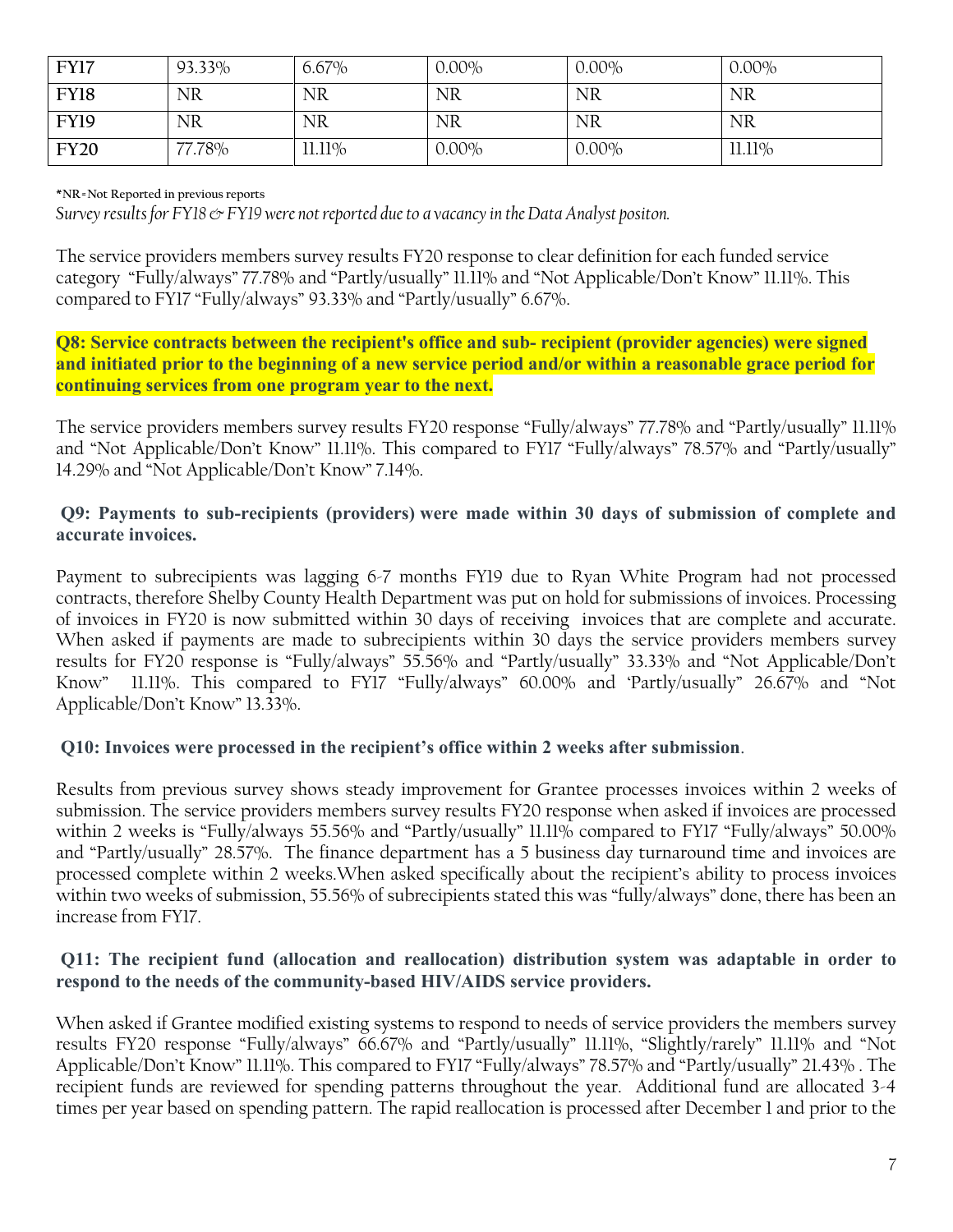end of the FY. The finance group reaches out to communicate with subrecipients with detailed information and review their response when/if we are not able to reallocate a request.

## **Sub Grantee Monitoring:**

|             | Fully/Always | Partly/Usually | Slightly/Rarely | Not At<br>All/Never | <b>Not</b><br>Applicable<br>Don't Know |
|-------------|--------------|----------------|-----------------|---------------------|----------------------------------------|
| <b>FY12</b> | 88.90%       | 8.90%          | $0.00\%$        | $0.00\%$            | $2.23\%$                               |
| <b>FY13</b> | 88.17%       | $6.77\%$       | $0.00\%$        | $0.00\%$            | $5.10\%$                               |
| <b>FY14</b> | 93.33%       | 3.33%          | $0.00\%$        | $0.00\%$            | 3.33%                                  |
| <b>FY15</b> | 95.55%       | $2.22\%$       | $0.00\%$        | $0.00\%$            | $2.22\%$                               |
| <b>FY16</b> | 86.03%       | 7.96%          | $0.00\%$        | $0.00\%$            | $6.00\%$                               |
| <b>FY17</b> | 93.33%       | $0.00\%$       | $0.00\%$        | $0.00\%$            | $6.67\%$                               |
| FY18        | NR           | <b>NR</b>      | <b>NR</b>       | <b>NR</b>           | <b>NR</b>                              |
| <b>FY19</b> | NR.          | NR.            | <b>NR</b>       | <b>NR</b>           | NR.                                    |
| <b>FY20</b> | 100.00%      | $0.00\%$       | $0.00\%$        | $0.00\%$            | $0.00\%$                               |

**Q12: The recipient conducted site visits with sub-recipient at least once a year to assess sub-grantee performance.** 

#### **\*NR=Not Reported in previous reports**

*Survey results for FY18 & FY19 were not reported due to a vacancy in the Data Analyst positon.* 

The service providers members survey results FY20 response "Fully/always 100.00% and Partly/usually 0.00% compared to FY17 "Fully/always 93.33% and Partly/usually 0.00% . The service provider comments for recipients show best improvement with "*Site Visit*". Responses regarding site visits conducted at least 1X/year to asses contractor performance continue to improve since FY17.

### **Q13: Site visits used a standardized review process and established information gathering tools that adhere to HRSA's monitoring standards.**

When questioned about standardized review process and established information gathering tools the service providers members survey results FY20 response were improved. The "Fully/always 88.89% and Partly/usually 0.00% compared to FY17 "Fully/always 80.00% and Partly/usually 13.33%. The service provider comments for recipients show best improvement with "*gave programmatic feedback during site visit*" Responses continue to improve since FY17. The rising response of "fully/always", from FY 17 80.00% to FY20 88.89%, over past years demonstrates approval with the monitoring process.

### **Q14: Sub-recipient received at least two week advance notice of an impending site visit and are advised of what documentation they will need to have available at the time of the visit**

Providers get 2 week advance notice and advised about documentation to have on hand was much improved. The service providers members survey results FY20 response "Fully/always 88.89% and Partly/usually 0.00% compared to FY17 "Fully/always 86.67% and Partly/usually 6.67%. Subrecipients see a consistent response satisfaction in contract monitoring from FY17-FY20. There was an increase from FY17 to FY20 from 86.67% to 88.89%.

## **Communication and Technical Assistance:**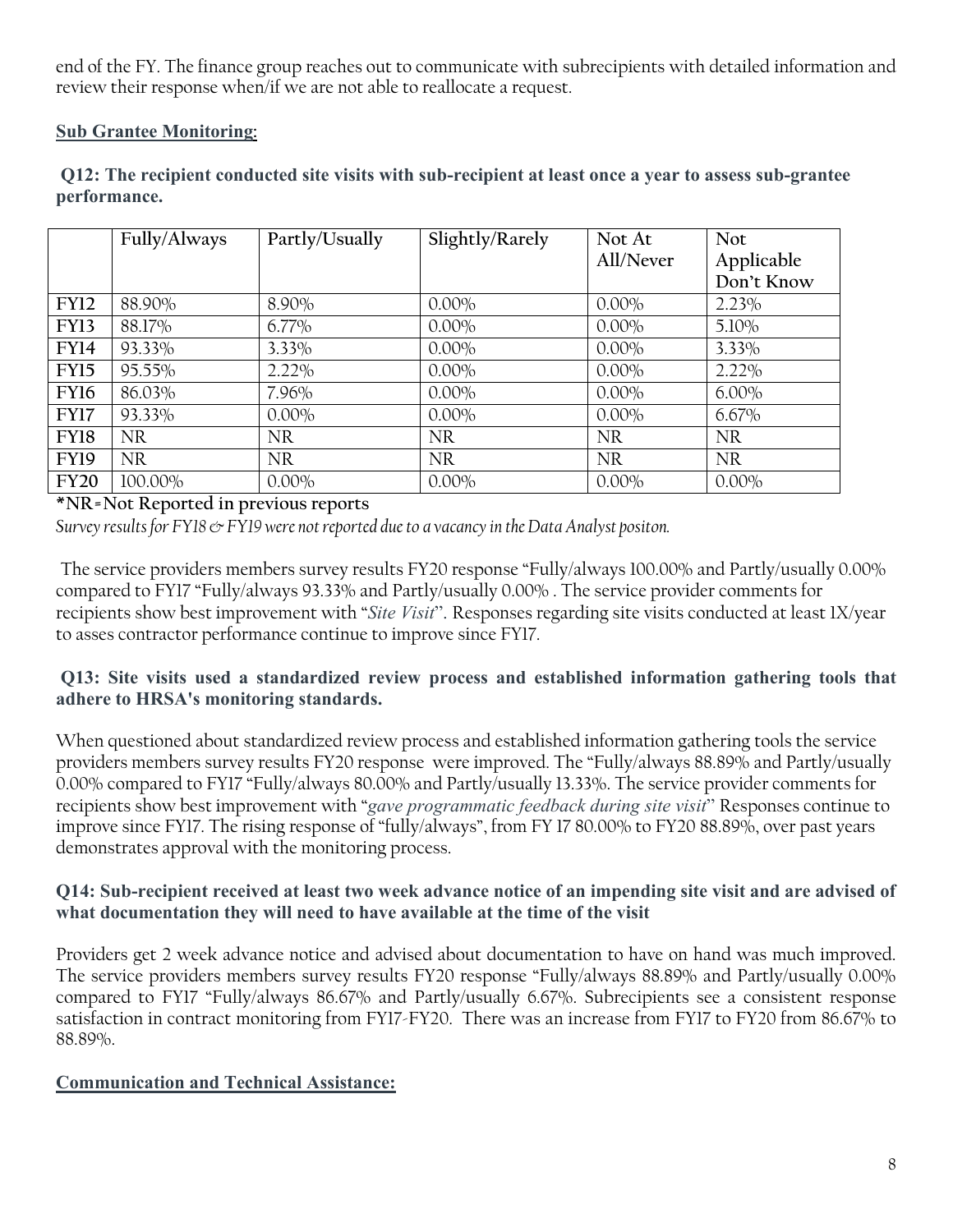## **Q15: The recipient provided all funded sub-grantees information, technical assistance and training needed to perform the following:**

When asked about provided technical assistance and training the service provider response to the survey were that the Grantee "meet financial management 88.89%, data collection 77.78% data management 55.56% and reporting requirement 7.78% comments 11.11% . Compared to FY17 "meet financial management 93.33%, data collection 66.67% data management 73.33% and reporting requirement 86.67% comments 6.67%. The service provider comments reveal recipients does best *"Supportive of subrecipients", assisting with questions concerns and provide trainings and updates.* 

### **Q16: Within 5 working days, the recipient provided responses to verbal or written requests for information and/or assistance from funded sub-recipient.**

The service providers members survey results FY20 response "Fully/always 44.44% and Partly/usually 22.22% compared to FY17 "Fully/always 73.33% and Partly/usually 26.67%% .

|             | Fully/Always | Partly/Usually | Slightly/R | Not At    | <b>Not</b> |
|-------------|--------------|----------------|------------|-----------|------------|
|             |              |                | arely      | All/Never | Applicable |
|             |              |                |            |           | Don't Know |
| <b>FY12</b> | 73.30%       | 26.70%         | $0.00\%$   | $0.00\%$  | $0.00\%$   |
| <b>FY13</b> | 72.50%       | 22.50%         | $0.00\%$   | $2.50\%$  | $2.50\%$   |
| <b>FY14</b> | 85.00%       | $10.00\%$      | $0.00\%$   | $0.00\%$  | $5.00\%$   |
| <b>FY15</b> | 93.33%       | $6.67\%$       | $0.00\%$   | $0.00\%$  | $0.00\%$   |
| FY16        | 76.47%       | 23.533%        | $0.00\%$   | $0.00\%$  | $0.00\%$   |
| FY17        | 73.33%       | 26.67%         | $0.00\%$   | $0.00\%$  | $0.00\%$   |
| <b>FY18</b> | <b>NR</b>    | <b>NR</b>      | <b>NR</b>  | <b>NR</b> | <b>NR</b>  |
| <b>FY19</b> | <b>NR</b>    | <b>NR</b>      | <b>NR</b>  | <b>NR</b> | <b>NR</b>  |
| <b>FY20</b> | 44.44%       | 22.22%         | 11.11%     | $0.00\%$  | 22.22%     |

**\*NR=Not Reported in previous reports**

*Survey results for FY18 & FY19 were not reported due to a vacancy in the Data Analyst positon.* 

# **SUMMARY OF RECOMMENDATIONS FOR SYSTEM IMPROVEMENTS**

Overall the survey results were improved and providers were satisfied. Recommendations for improvements are listed below for this report. Based on the information provided through review of the surveys and supporting documentation for the Assessment of the Administrative Mechanism, there are four categories of recommendations for system improvements for the Memphis TGA Ryan White Part A Program. These categories include PLWHA Engagement, Capacity Building for New Service Providers, Planning Group Membership and Training, and Service Providers Training and Technical Assistance.

## **PLWHA Engagement**

- Increase opportunities for trainings related to fundamental concepts necessary to understand the Ryan White system, specifically terminology and logic behind reallocations
- Increase membership from PLWHA from more rural parts of the TGA (particularly North MS)
- Increase membership among HIV positive women

#### **Capacity Building for New Service Providers**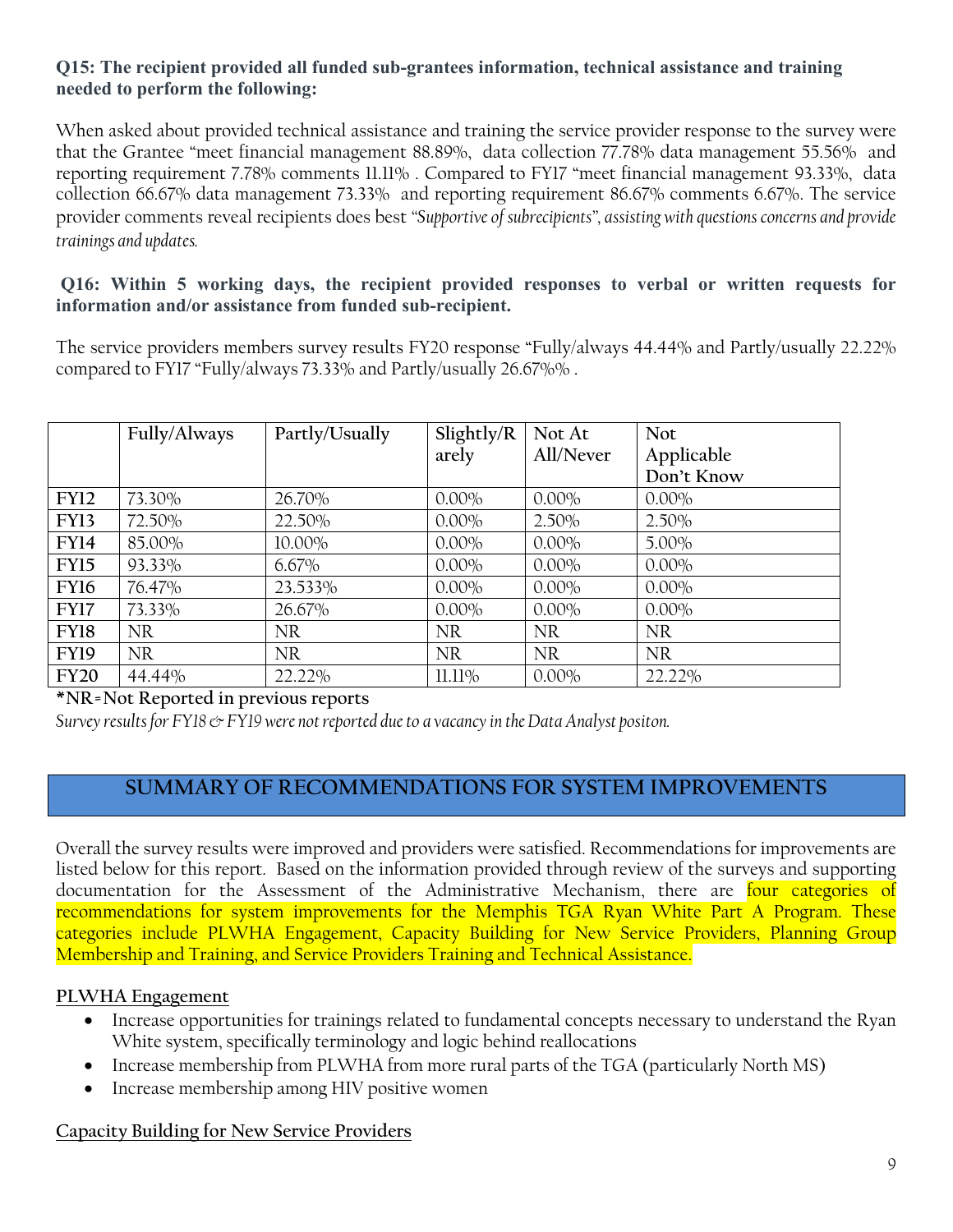- Identify existing community based organizations currently providing related services and encourage participation in RFP process, especially in rural Tennessee, Mississippi and Arkansas counties
- Identify opportunities for creating easier systems for RFP process, contracting and reimbursement that could encourage participation of new, smaller organizations
- Provide written feedback for all respondents to RFP, including those unsuccessful responses, to encourage future applications

## **Planning Group Membership and Training**

- Increased recruitment of Planning Group members to ensure required membership
- Development of structured trainings from non-grantee sources relevant to committee needs during committee meetings (i.e., HOPWA and other community resources that may impact population served)
- Increased training for Planning Group sand Grantee staff related to Planning Council requirements
- Ongoing specialized training and technical assistance for consumer membership of Planning Group

# **Service Providers Training and Technical Assistance**

- Increase opportunities for clinical training and workshops for service providers in multiple forms (in person, webinar, telephone)
- Identify potential service expansion opportunities for providers to serve more people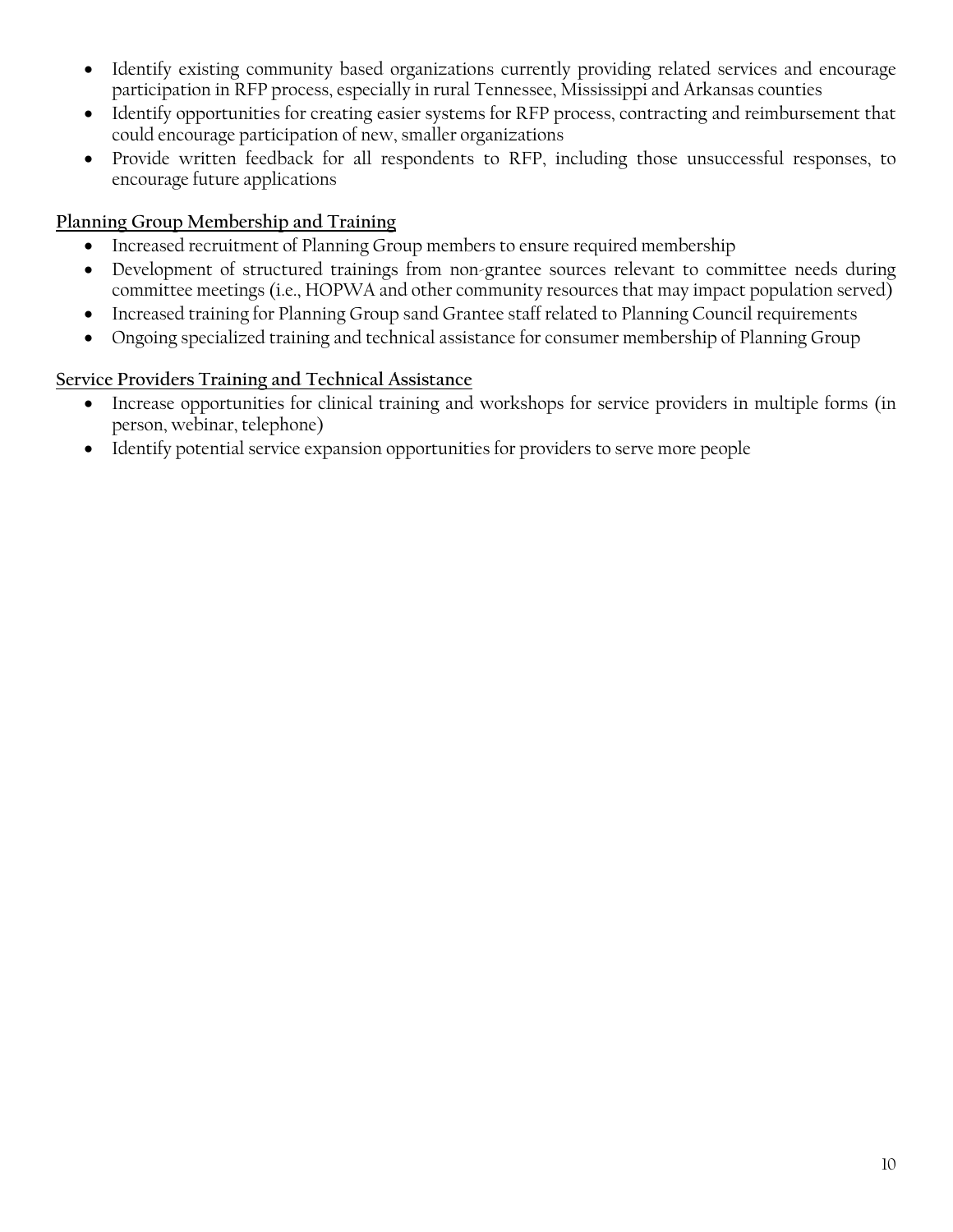## **APPENDIX A. PLANNING GROUP 2020 SURVEY RESULTS Planning Group Summary of Survey Monkey Results – 2020**

| <b>Question #</b> |                                                                                                 | <b>Planning Process</b>                                                                                                  |  | $N=$ | Response<br>Rate<br>$R=23$ | Fully/<br><b>Always</b> | Partly/<br><b>Usually</b> | Slightly/<br>Rarely | <b>Not At</b><br><b>All/Never</b> | $N/A - Don't$<br>Know |
|-------------------|-------------------------------------------------------------------------------------------------|--------------------------------------------------------------------------------------------------------------------------|--|------|----------------------------|-------------------------|---------------------------|---------------------|-----------------------------------|-----------------------|
|                   | PG & Grantee-assess unmet need &<br>service gaps                                                |                                                                                                                          |  | 24   | 95.83%                     | 82.61%                  | 13.04%                    | $0.00\%$            | $0.00\%$                          | 4.35%                 |
| $\mathbf{2}$      |                                                                                                 | Assessment & Planning process $-$<br>opportunity for gen community<br>participation<br>High level of PLWHA participation |  | 24   | 95.83%                     | 73.91%                  | 21.74%                    | $0.00\%$            | $0.00\%$                          | 4.35%                 |
| 3                 |                                                                                                 |                                                                                                                          |  | 24   | 95.83%                     | 69.57%                  | 21.74%                    | 4.35%               | $0.00\%$                          | 4.35%                 |
| 5                 | clear directives on how to meet the<br>priorities & other factors to consider in<br>procurement |                                                                                                                          |  | 24   | 95.83%                     | 60.87%                  | 34.78%                    | 4.35%               | $0.00\%$                          | $0.00\%$              |
|                   |                                                                                                 |                                                                                                                          |  |      |                            | 71.74%                  | 22.83%                    | 2.17%               | $0.00\%$                          | 3.26%                 |

|   |                                                                         | <b>Information and</b>                                         |      |                            |                         |                           |                     |                                   |                       |
|---|-------------------------------------------------------------------------|----------------------------------------------------------------|------|----------------------------|-------------------------|---------------------------|---------------------|-----------------------------------|-----------------------|
|   | <b>Question #</b><br><b>Reporting to Planning</b><br>Council            |                                                                | $N=$ | Response<br>Rate<br>$R=21$ | Fully/<br><b>Always</b> | Partly/<br><b>Usually</b> | Slightly/<br>Rarely | <b>Not At</b><br><b>All/Never</b> | $N/A - Don't$<br>Know |
| 6 | clear direction on when & how to<br>reallocate funds to avoid carryover |                                                                | 24   | 87.50%                     | 66.67%                  | 23.81%                    | 9.52%               | $0.00\%$                          | $0.00\%$              |
|   |                                                                         | Clear allocations and directives for use<br>of carryover funds |      | 87.50%                     | 80.95%                  | 9.52%                     | 4.76%               | $0.00\%$                          | 4.76%                 |
| 8 | of Care                                                                 | $PG & Grantee - develop & refine Standards$                    |      | 87.50%                     | 66.67%                  | 28.57%                    | 4.76%               | $0.00\%$                          | $0.00\%$              |
| 9 | Grantee provides PG – summary data                                      |                                                                | 24   | 87.50%                     | 85.71%                  | 14.29%                    | $0.00\%$            | $0.00\%$                          | $0.00\%$              |
|   |                                                                         | reports and financial info within 60 days                      |      |                            | 75.00%                  | 19.05%                    | 4.76%               | $0.00\%$                          | 1.19%                 |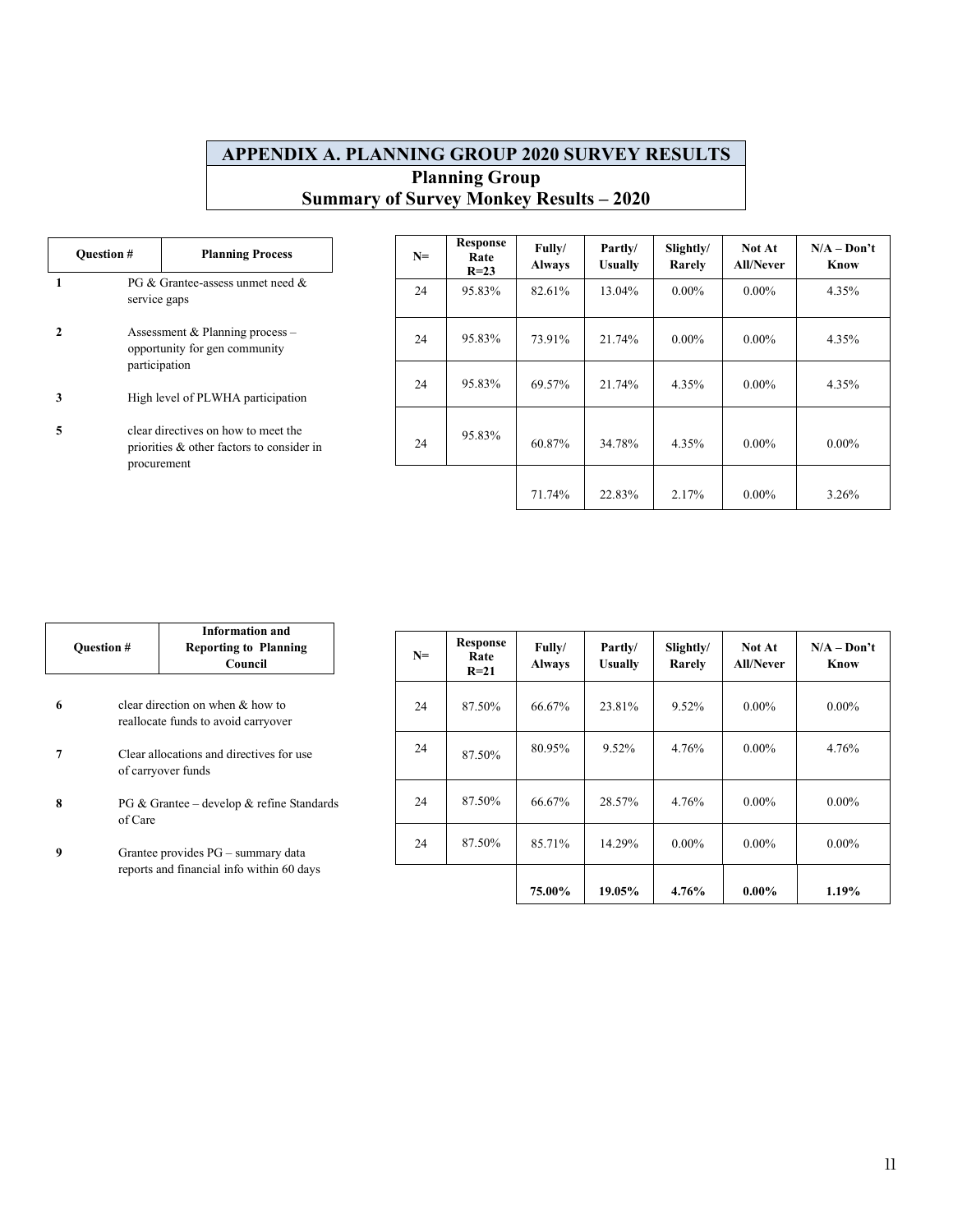## **APPENDIX A. PLANNING GROUP AND PROVIDER AND 2020 SURVEY RESULTS**

|                   |                                                                                     |                              |                                   |        |        | Summary of Survey Monkey Results – 2020 |                         |                           |                     |                            |                              |
|-------------------|-------------------------------------------------------------------------------------|------------------------------|-----------------------------------|--------|--------|-----------------------------------------|-------------------------|---------------------------|---------------------|----------------------------|------------------------------|
| <b>Ouestion #</b> |                                                                                     |                              | <b>Procurement Process</b>        |        | $N=$   | <b>Response</b><br>Rate<br>$R=12$       | Fully/<br><b>Always</b> | Partly/<br><b>Usually</b> | Slightly/<br>Rarely | Not At<br><b>All/Never</b> | $N/A - Don't$<br><b>Know</b> |
| 1                 |                                                                                     | Grantee conducts an open and | competitive procurement process   |        | 12     | 100.0%                                  | 58.33%                  | 25.00%                    | 8.33%               | $0.00\%$                   | 8.33%                        |
| $\mathbf{2}$      | RFP clear re expectations, HRSA P&P,<br>Stds of Care, expected performance          |                              | 12                                | 100.0% | 66.67% | 25.00%                                  | $0.00\%$                | $0.00\%$                  | 8.33%               |                            |                              |
| 3                 | measures, rptg requirements<br>disseminates info wisely re availability<br>of funds |                              | 12                                | 100.0% | 50.00% | 25.00%                                  | 8.33%                   | $0.00\%$                  | 16.67%              |                            |                              |
| 4                 | opportunities to identify new providers<br>and enhance capacity for RFP*            |                              | 12                                | 100.0% | 50.00% | 16.67%                                  | 8.33%                   | $0.00\%$                  | 25.00%              |                            |                              |
| 5                 | selection criteria provide reasonable<br>consideration to new providers             |                              | 12                                | 100.0% | 33.33% | 33.33%                                  | $0.00\%$                | $0.00\%$                  | 33.33%              |                            |                              |
| 6                 | bidder                                                                              |                              | Grantee provides feedback to each |        | 12     | 100.0%                                  | 50.00%                  | 16.67%                    | $0.00\%$            | $0.00\%$                   | 33.33%                       |
|                   |                                                                                     |                              |                                   |        |        |                                         | 51.39%                  | 23.61%                    | 4.17%               | $0.00\%$                   | 20.83%                       |

| <b>Ouestion #</b> | <b>Distribution of Funds</b>                                       |
|-------------------|--------------------------------------------------------------------|
|                   |                                                                    |
|                   |                                                                    |
|                   |                                                                    |
| 7                 | Contracts – clear definition                                       |
|                   | for each funded service category                                   |
| 8                 |                                                                    |
|                   | Contracts – initialed $\&$ signed<br>prior to new service period - |
|                   |                                                                    |
| 9                 | Payments – within 30 days of                                       |
|                   | submission of complete, accurate invoices                          |
| 10                | Grantee processes invoices                                         |
|                   | within 2 weeks of submission                                       |
|                   |                                                                    |
| 11                | Grantee modified existing                                          |
|                   | systems to respond to needs                                        |
|                   | of service providers                                               |

| $N=$ | Response<br>Rate<br>$R=9$ | Fully/<br><b>Always</b> | Partly/<br><b>Usually</b> | Slightly/<br>Rarely | Not At<br><b>All/Never</b> | $N/A - Don't$<br>Know |
|------|---------------------------|-------------------------|---------------------------|---------------------|----------------------------|-----------------------|
| 12   | 75.0%                     | 77.78%                  | 11.11%                    | $0.00\%$            | $0.00\%$                   | 11.11%                |
| 12   | 75.0%                     | 77.78%                  | 11.11%                    | $0.00\%$            | $0.00\%$                   | 11.11%                |
| 12   | 75.0%                     | 55.56%                  | 33.33%                    | $0.00\%$            | $0.00\%$                   | 11.11%                |
| 12   | 75.0%                     | 55.56%                  | $11.11\%$                 | 11.11%              | $0.00\%$                   | 22.22%                |
| 12   | 75.0%                     | 66.67%                  | $11.11\%$                 | 11.11%              | $0.00\%$                   | 11.11%                |
|      |                           | 66.67%                  | 15.56%                    | 4.44%               | $0.00\%$                   | 13.33%                |

#### **Subrecipients Summary of Survey Monkey Results – 2020**